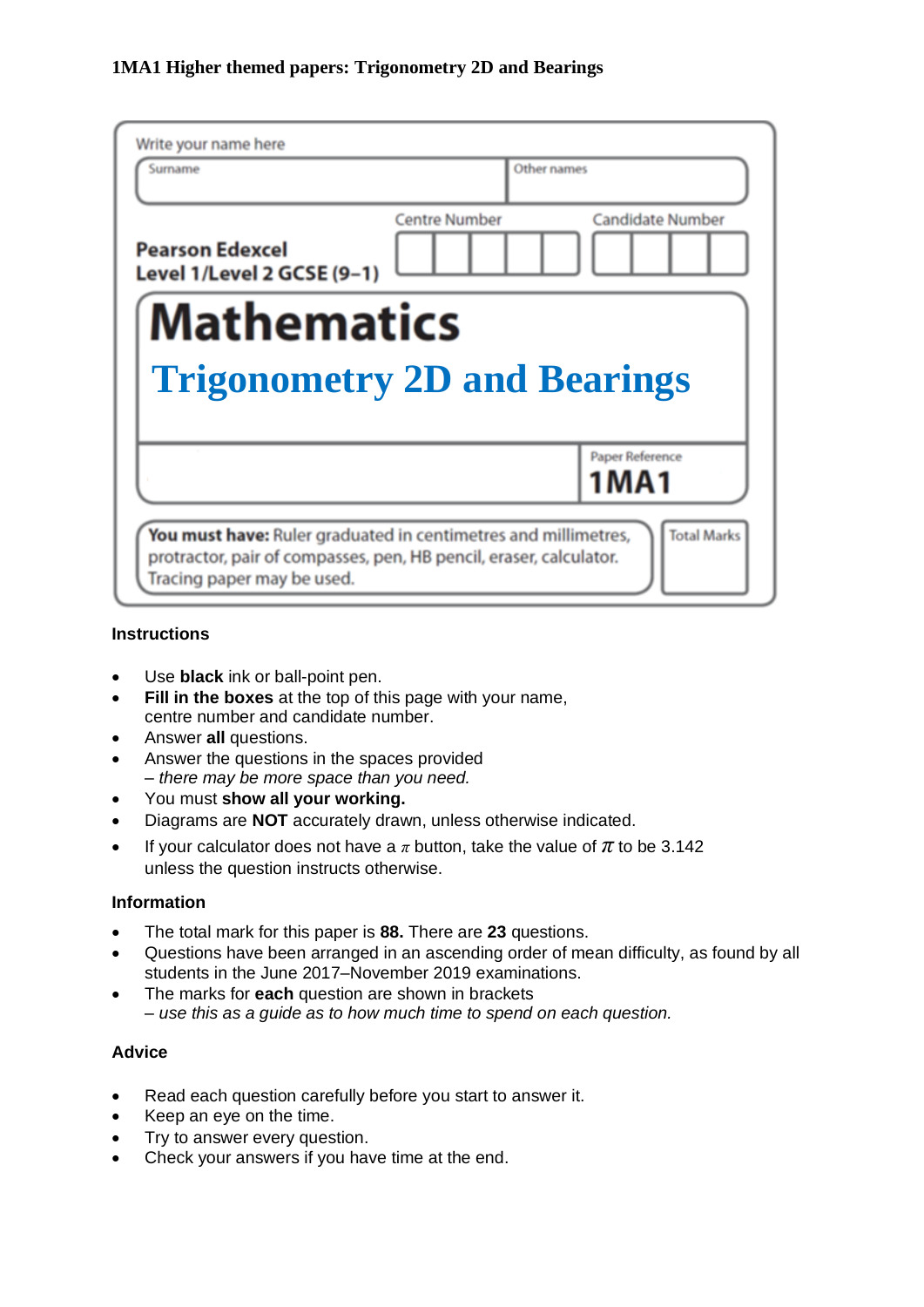**1** *ABC* is a right-angled triangle.



Calculate the length of *AB*. Give your answer correct to 2 decimal places.

.......................................................cm

**(Total for Question 1 is 2 marks)**

**2** *ABC* is a right-angled triangle. **7** *ABC* is a right-angled triangle.



**\_\_\_\_\_\_\_\_\_\_\_\_\_\_\_\_\_\_\_\_\_\_\_\_\_\_\_\_\_\_\_\_\_\_\_\_\_\_\_\_\_\_\_\_\_\_\_\_\_\_\_\_\_\_\_\_\_\_\_\_\_\_\_\_\_\_\_\_\_\_\_\_\_\_\_**

**\_\_\_\_\_\_\_\_\_\_\_\_\_\_\_\_\_\_\_\_\_\_\_\_\_\_\_\_\_\_\_\_\_\_\_\_\_\_\_\_\_\_\_\_\_\_\_\_\_\_\_\_\_\_\_\_\_\_\_\_\_\_\_\_\_\_\_\_\_\_\_\_\_\_\_**

Calculate the length of *AB*. Calculate the length of *AB*. Give your answer correct to 3 significant figures. Give your answer correct to 3 significant figures.

.......................................................cm .......................................................cm

**(Total for Question 2 is 2 marks) (Total for Question 7 is 2 marks)**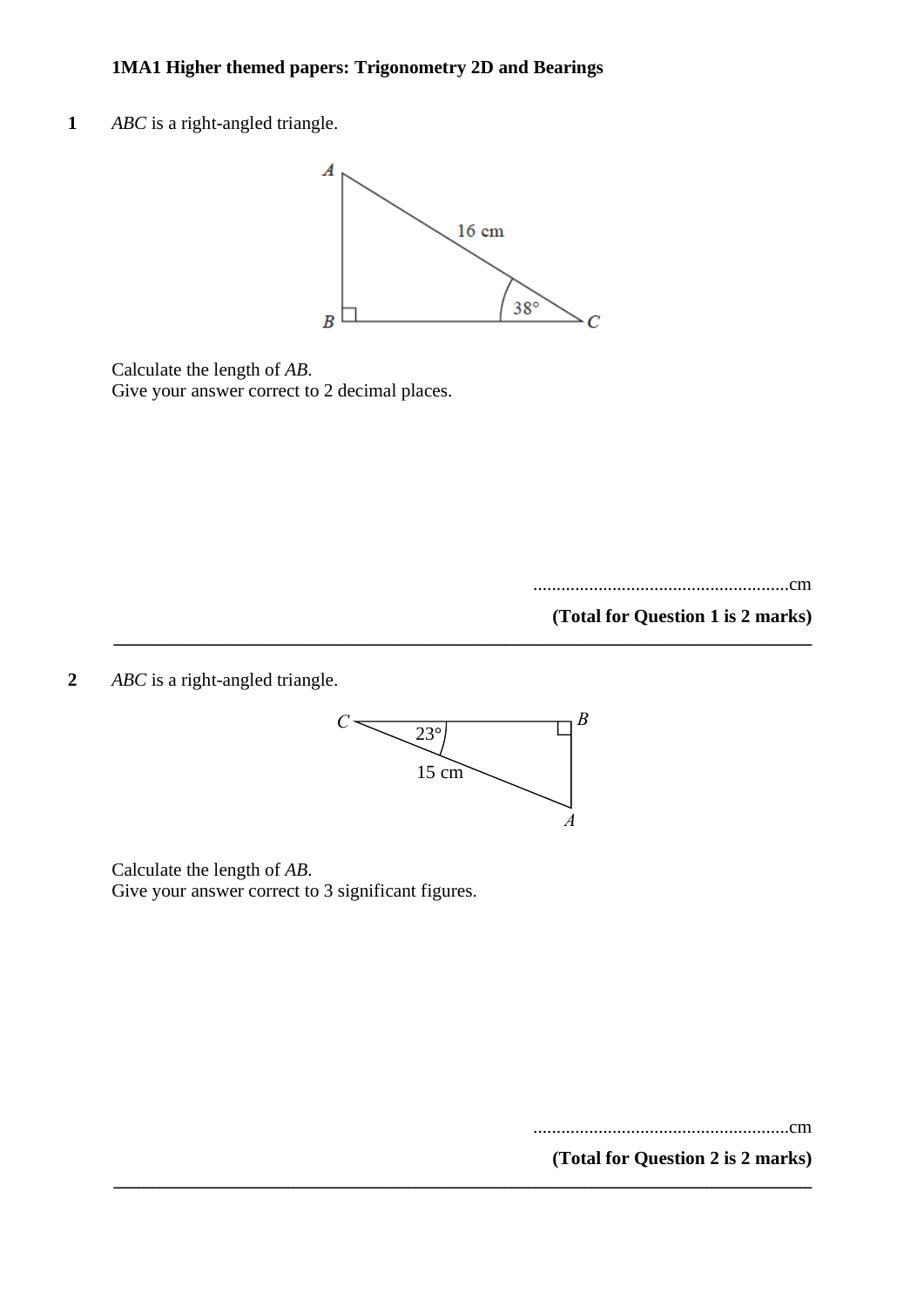**3** *ABC* is a right-angled triangle.



**\_\_\_\_\_\_\_\_\_\_\_\_\_\_\_\_\_\_\_\_\_\_\_\_\_\_\_\_\_\_\_\_\_\_\_\_\_\_\_\_\_\_\_\_\_\_\_\_\_\_\_\_\_\_\_\_\_\_\_\_\_\_\_\_\_\_\_\_\_\_\_\_\_\_\_**

Calculate the length of *BC*. Give your answer correct to 1 decimal place.

....................................................... cm

**(Total for Question 3 is 3 marks)**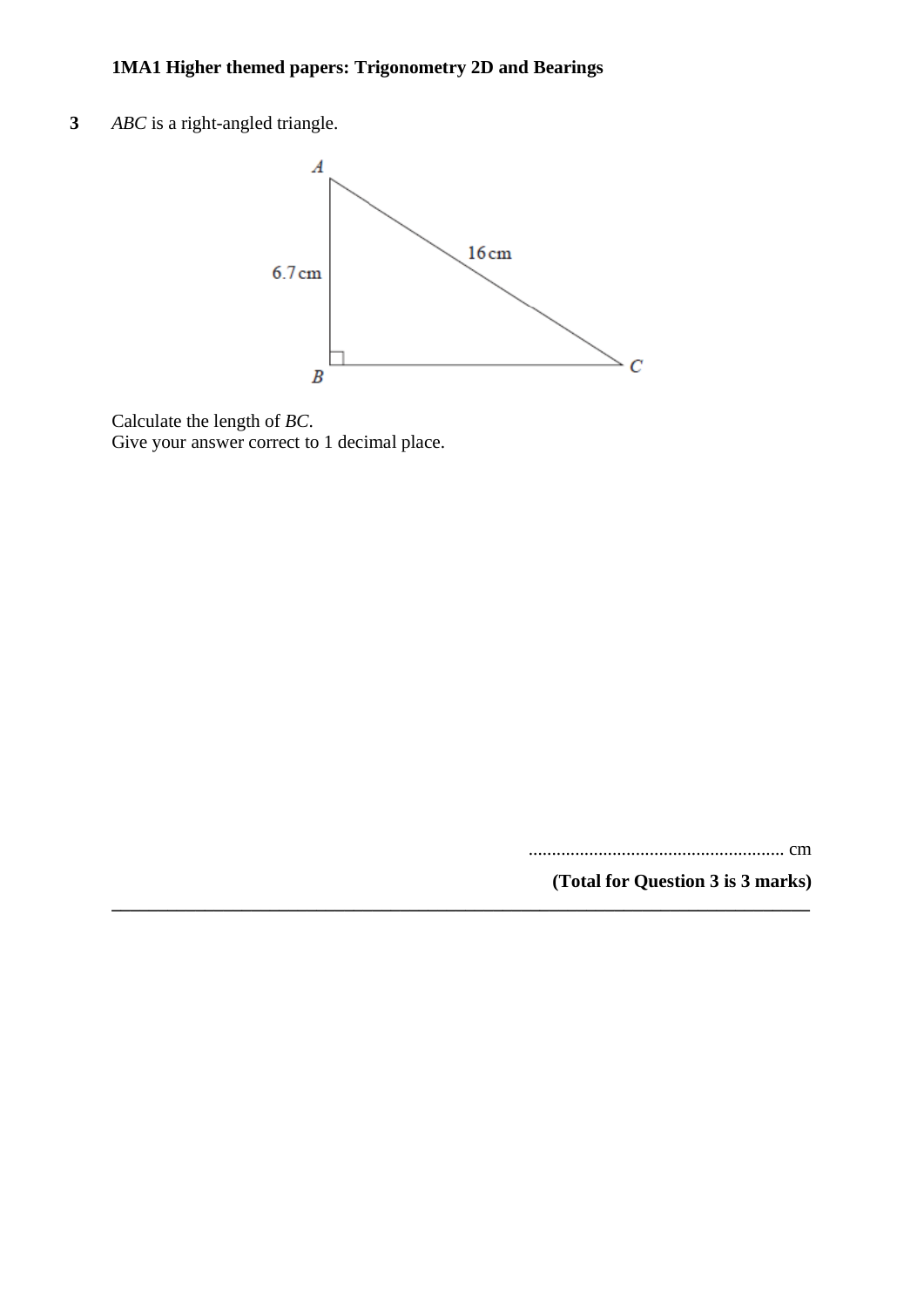**4** *ABC* is a right-angled triangle. **5** *ABC* is <sup>a</sup> right-angled triangle.



(*a*) Work out the size of angle *ABC*. (a) Work out the size of angle *ABC*. Give your answer correct to 1 decimal place. Give your answer correct to 1 decimal place.

|                                                                                                                   | $\circ$                           |  |
|-------------------------------------------------------------------------------------------------------------------|-----------------------------------|--|
|                                                                                                                   | (2)                               |  |
| The length of the side $AB$ is reduced by 1 cm.                                                                   |                                   |  |
| The length of the side $BC$ is still 7 cm.<br>Angle <i>ACB</i> is still 90 $^{\circ}$                             |                                   |  |
| Will the value of cos <i>ABC</i> increase or decrease?<br>( <i>b</i> )<br>You must give a reason for your answer. |                                   |  |
|                                                                                                                   |                                   |  |
|                                                                                                                   |                                   |  |
|                                                                                                                   | $\bf(1)$                          |  |
|                                                                                                                   | (Total for Question 4 is 3 marks) |  |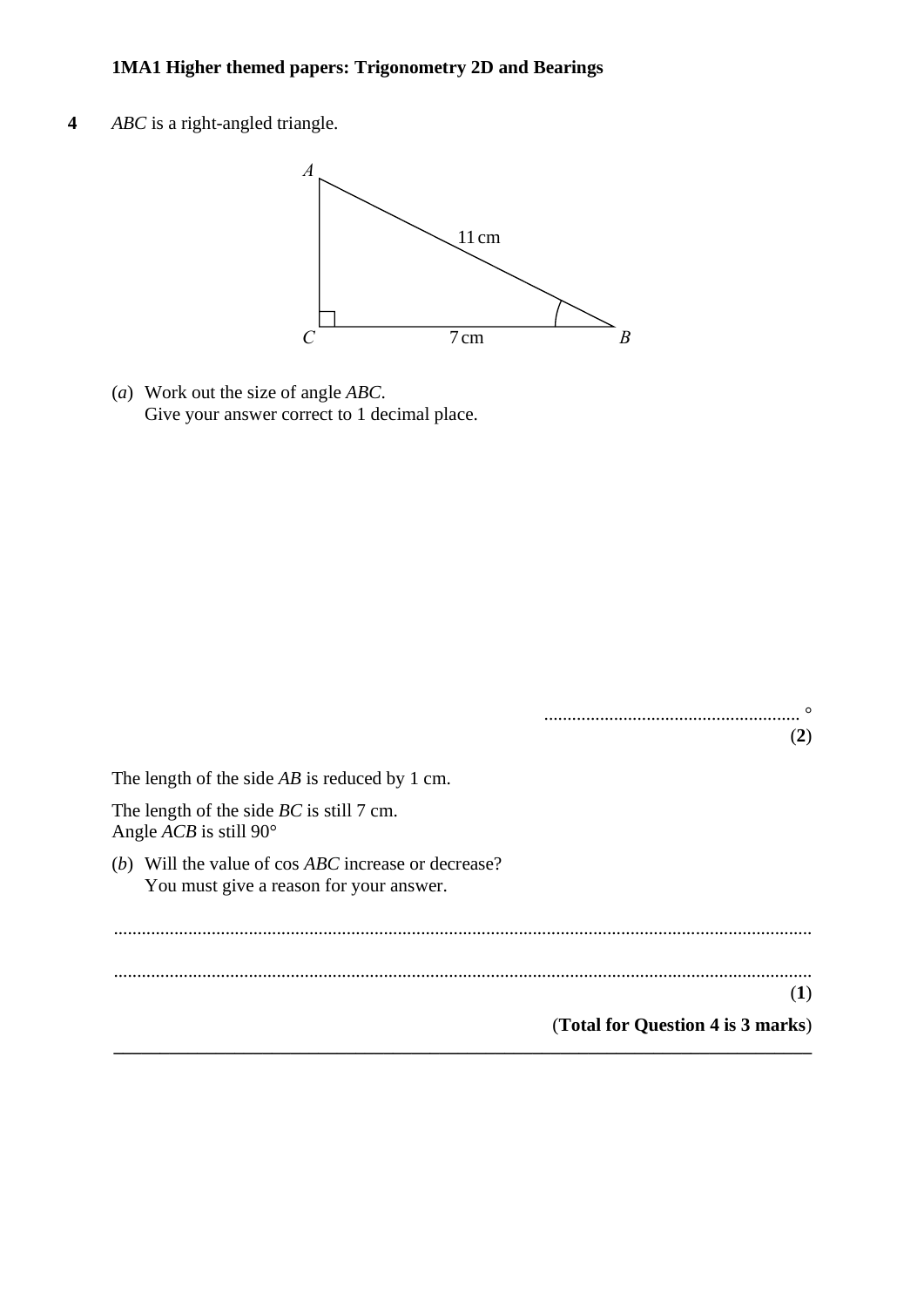

Work out the value of *x*.

**5**

....................................................... **(Total for Question 5 is 2 marks)** 

**6** Here is triangle *PQR*. **12** Here is triangle *PQR*.



**\_\_\_\_\_\_\_\_\_\_\_\_\_\_\_\_\_\_\_\_\_\_\_\_\_\_\_\_\_\_\_\_\_\_\_\_\_\_\_\_\_\_\_\_\_\_\_\_\_\_\_\_\_\_\_\_\_\_\_\_\_\_\_\_\_\_\_\_\_\_\_\_\_\_\_**

**\_\_\_\_\_\_\_\_\_\_\_\_\_\_\_\_\_\_\_\_\_\_\_\_\_\_\_\_\_\_\_\_\_\_\_\_\_\_\_\_\_\_\_\_\_\_\_\_\_\_\_\_\_\_\_\_\_\_\_\_\_\_\_\_\_\_\_\_\_\_\_\_\_\_\_**

The length of *QR* is 60% of the length of *PR*. The length of *QR* is 60% of the length of *PR*.

Find the value of sin *QPR*. Find the value of sin *QPR*. Give your answer correct to 3 significant figures. Give your answer correct to 3 significant figures.

....................................................... **(Total for Question 12 is 3 marks)**

**(Total for Question 6 is 3 marks)**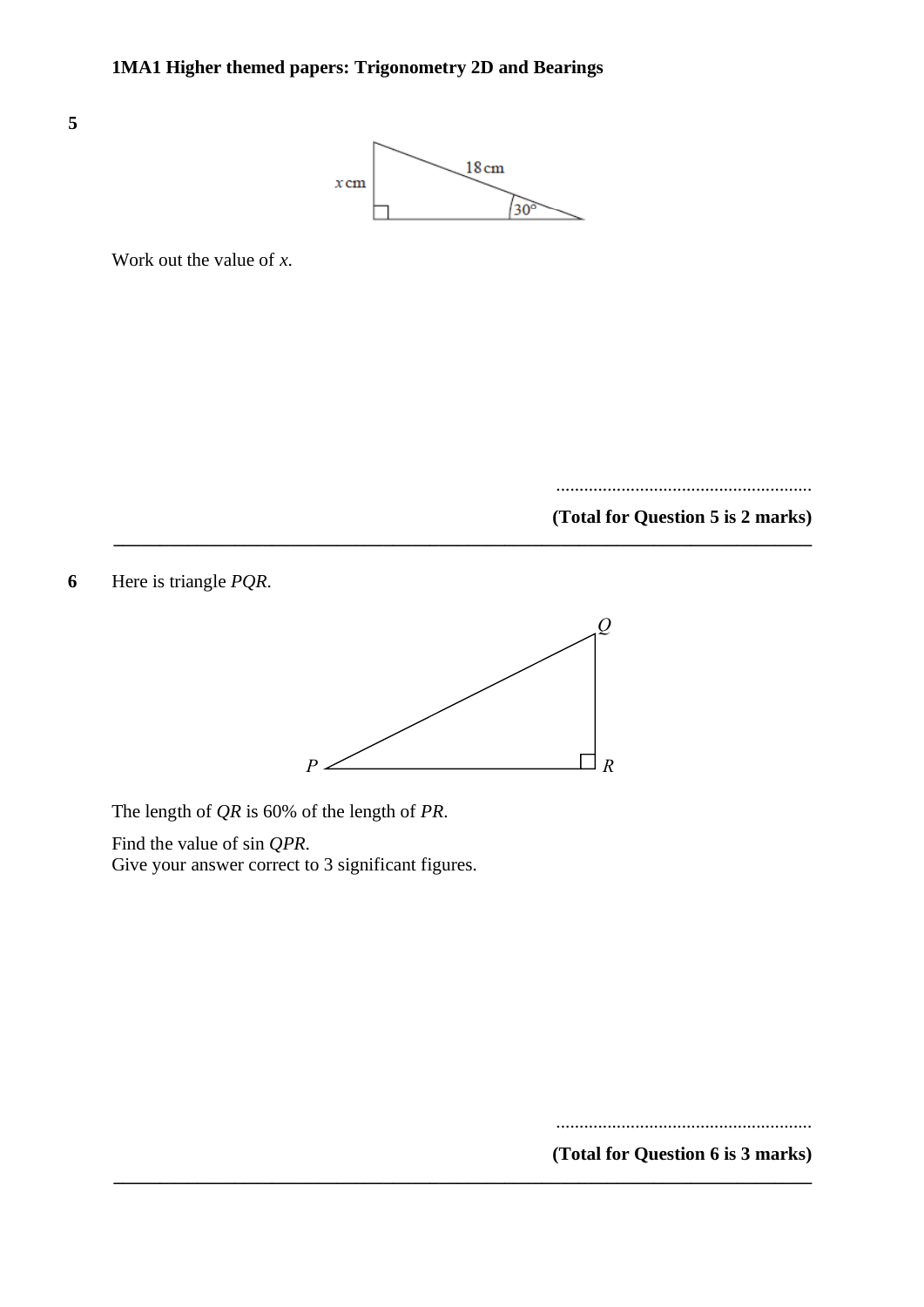

**\_\_\_\_\_\_\_\_\_\_\_\_\_\_\_\_\_\_\_\_\_\_\_\_\_\_\_\_\_\_\_\_\_\_\_\_\_\_\_\_\_\_\_\_\_\_\_\_\_\_\_\_\_\_\_\_\_\_\_\_\_\_\_\_\_\_\_\_\_\_\_\_\_\_\_**

Work out the length of *AD*. Work out the length of *AD*. Give your answer correct to 3 significant figures. Give your answer correct to 3 significant figures.

....................................................... cm

(**Total for Question 7 is 5 marks**)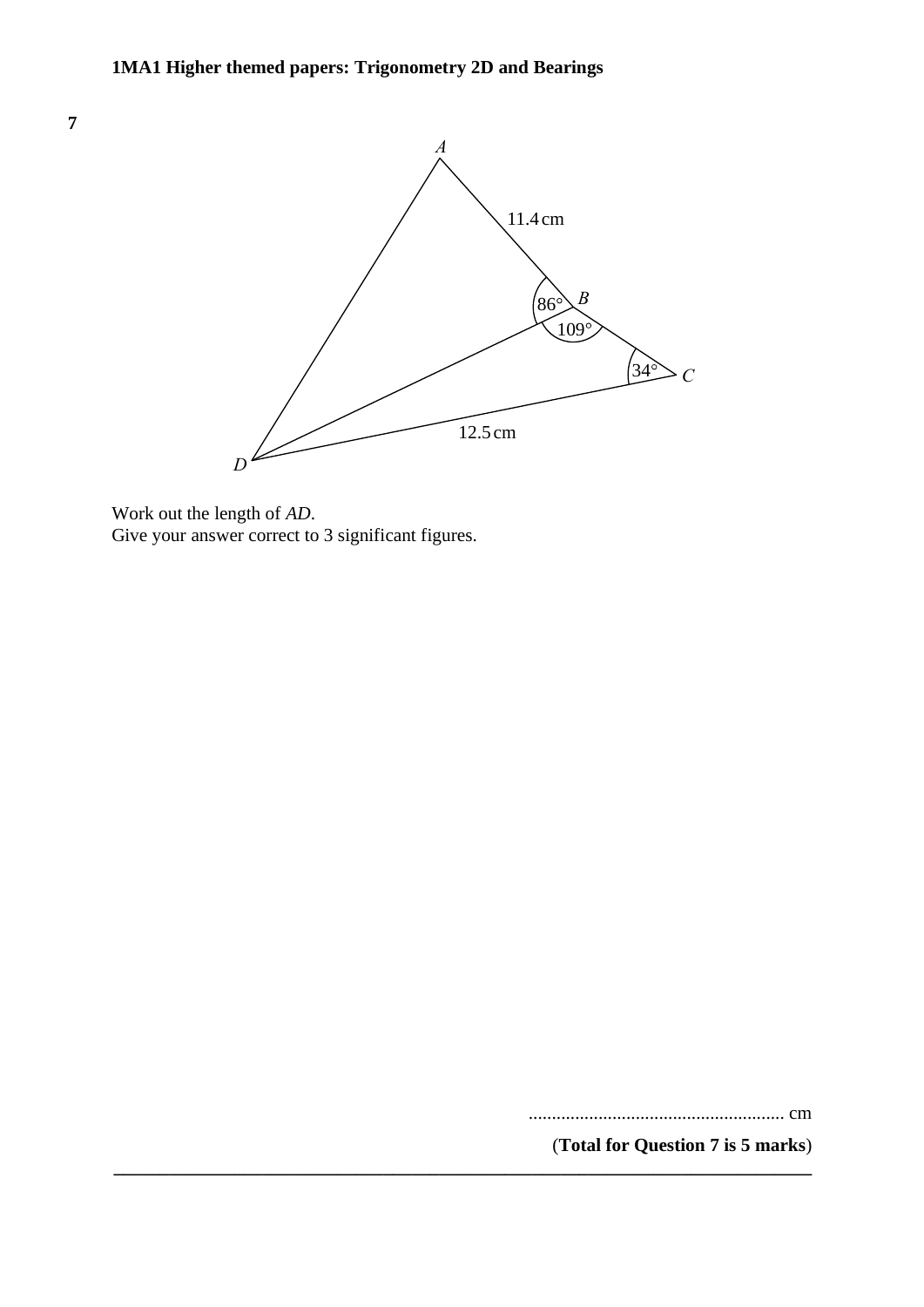**8** *ABC* is a right-angled triangle. **6** *ABC* is <sup>a</sup> right-angled triangle.



**\_\_\_\_\_\_\_\_\_\_\_\_\_\_\_\_\_\_\_\_\_\_\_\_\_\_\_\_\_\_\_\_\_\_\_\_\_\_\_\_\_\_\_\_\_\_\_\_\_\_\_\_\_\_\_\_\_\_\_\_\_\_\_\_\_\_\_\_\_\_\_\_\_\_**

 $AC = 14$  cm. Angle  $C = 90^\circ$ 

size of angle *B* : size of angle  $A = 3:2$ 

Work out the length of *AB*. Work out the length of *AB*.

Give your answer correct to 3 significant figures. Give your answer correct to 3 significant figures.

.......................................................cm

**(Total for Question 8 is 4 marks)** .......................................................cm

**(Total for Question 6 is 4 marks)**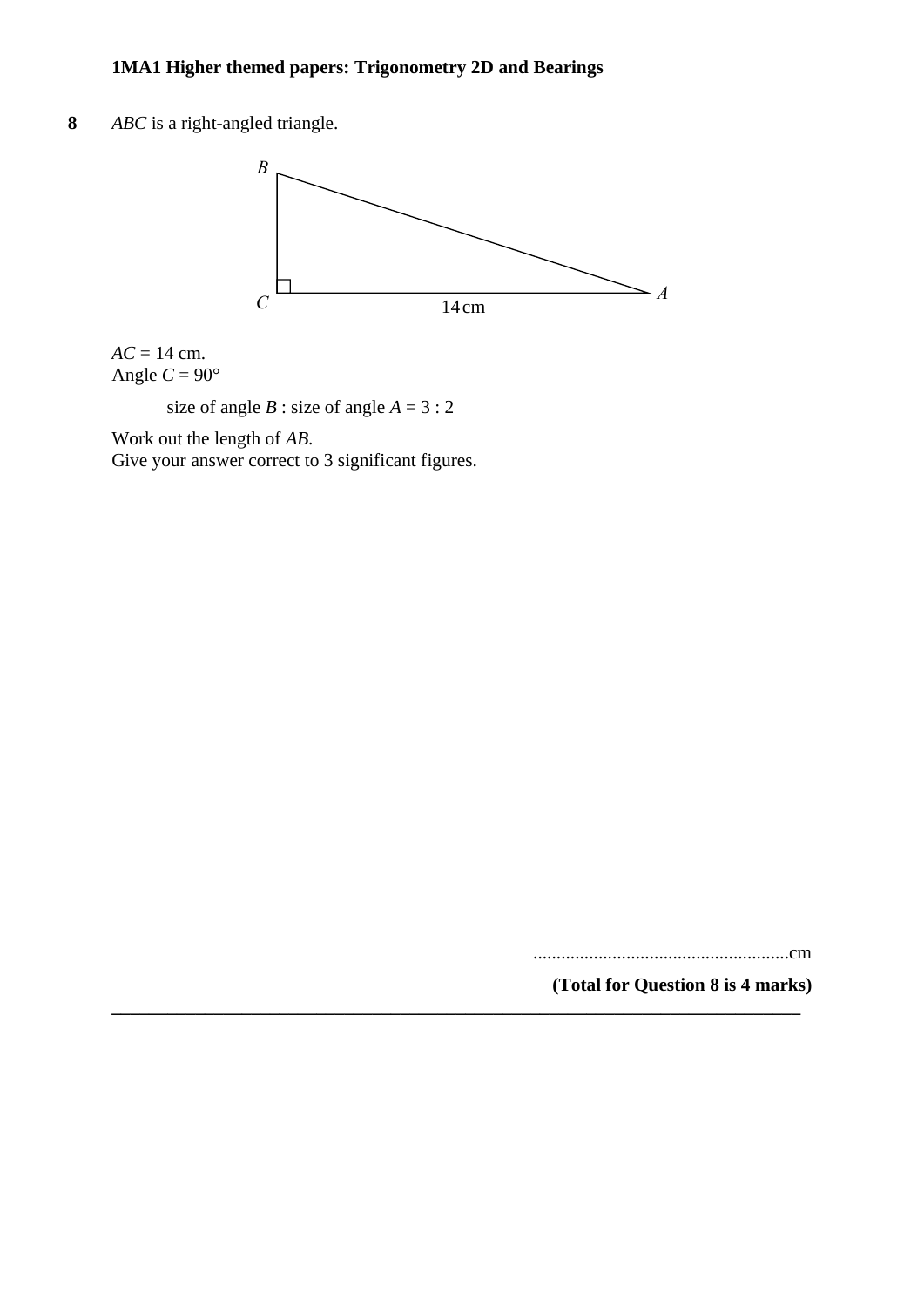**9** (*a*) Write down the exact value of tan 45°

...................................................... **(1)**

Here is a right-angled triangle. Here is <sup>a</sup> right-angled triangle.



**\_\_\_\_\_\_\_\_\_\_\_\_\_\_\_\_\_\_\_\_\_\_\_\_\_\_\_\_\_\_\_\_\_\_\_\_\_\_\_\_\_\_\_\_\_\_\_\_\_\_\_\_\_\_\_\_\_\_\_\_\_\_\_\_\_\_\_\_\_\_\_\_\_\_\_**

 $\cos 60^\circ = 0.5$ 

(*b*) Work out the value of *x*. (b) Work out the value of *<sup>x</sup>*.

...................................................... **(2) (Total for Question 9 is 3 marks)**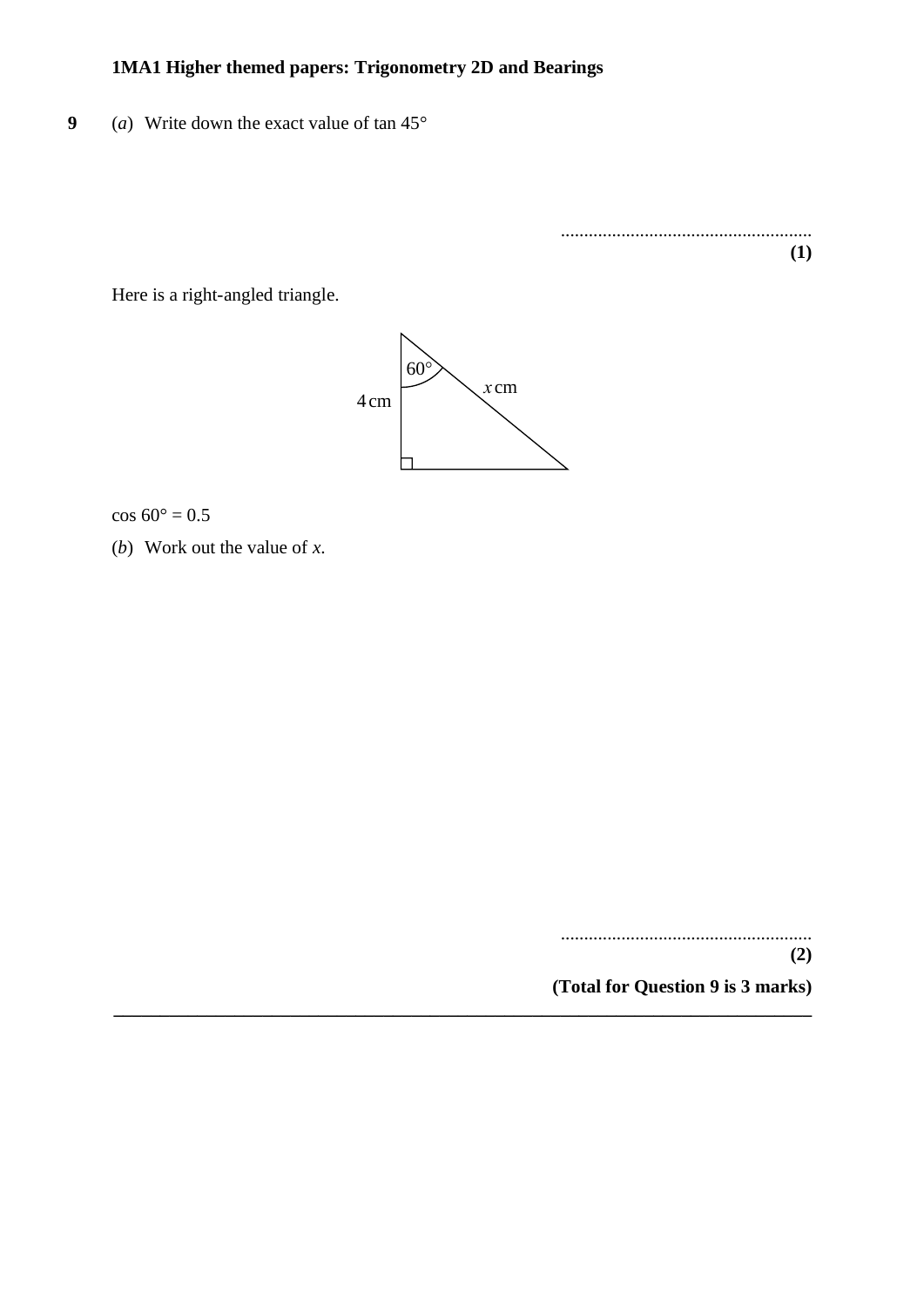

The area of triangle *ABC* is  $6\sqrt{2}$  m<sup>2</sup>.

Calculate the value of *x*. Calculate the value of *<sup>x</sup>*.

Give your answer correct to 3 significant figures. Give your answer correct to 3 significant figures.

.......................................................

**(Total for Question 10 is 5 marks) \_\_\_\_\_\_\_\_\_\_\_\_\_\_\_\_\_\_\_\_\_\_\_\_\_\_\_\_\_\_\_\_\_\_\_\_\_\_\_\_\_\_\_\_\_\_\_\_\_\_\_\_\_\_\_\_\_\_\_\_\_\_\_\_\_\_\_\_\_\_\_\_\_\_\_**

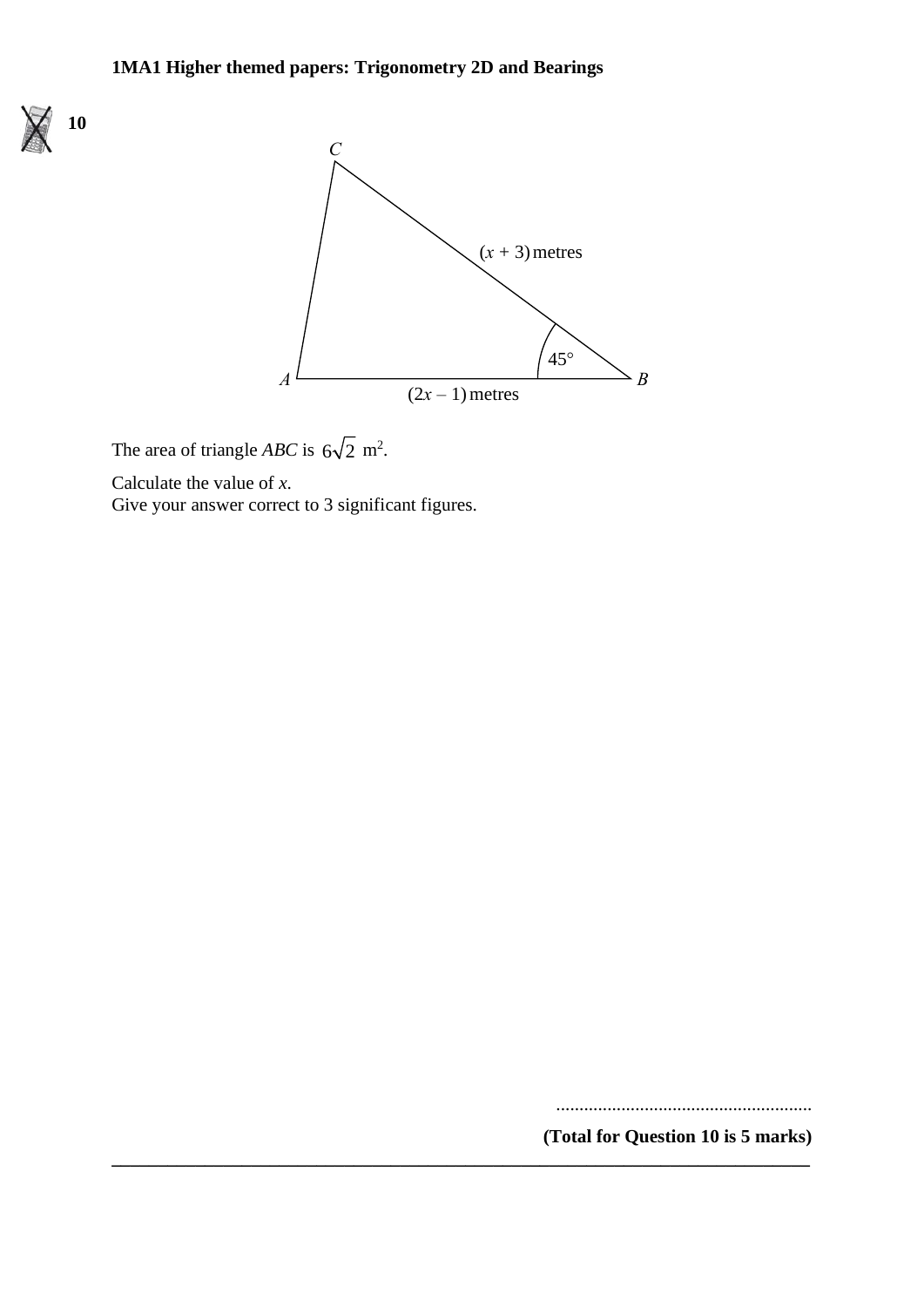**11** The diagram shows triangle *ABC*.



**\_\_\_\_\_\_\_\_\_\_\_\_\_\_\_\_\_\_\_\_\_\_\_\_\_\_\_\_\_\_\_\_\_\_\_\_\_\_\_\_\_\_\_\_\_\_\_\_\_\_\_\_\_\_\_\_\_\_\_\_\_\_\_\_\_\_\_\_\_\_\_\_\_\_\_**

*ADC* and *DEB* are straight lines.

 $AD = 4.4$  cm *BC* = 8.6 cm *E* is the midpoint of *DB*.

Angle  $CDB = 90^\circ$ Angle  $DCB = 40^{\circ}$ 

Work out the size of angle *EAD*. Give your answer correct to 1 decimal place. You must show all your working.

.......................................................°

**(Total for Question 11 is 4 marks)**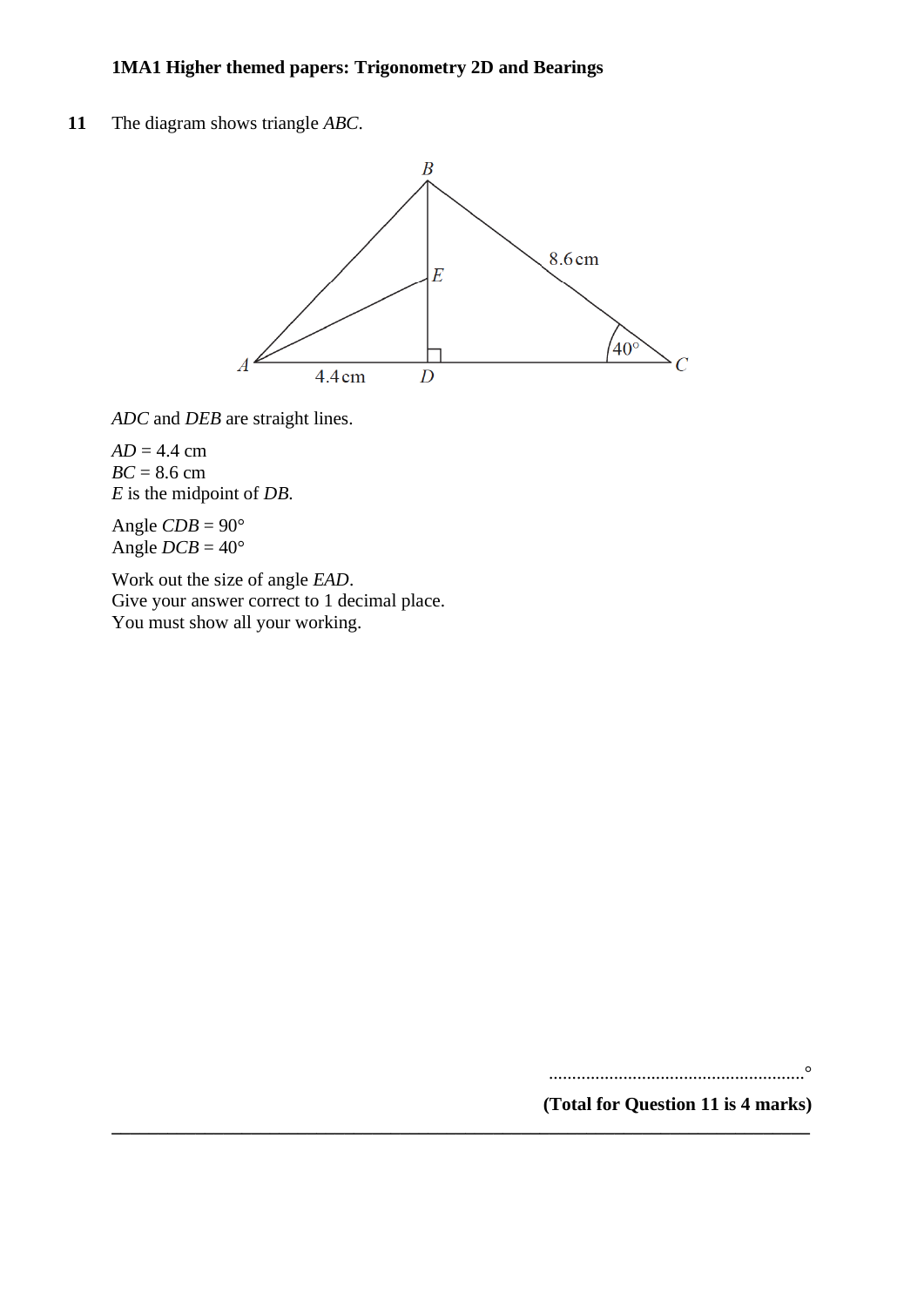**12** *ABCD* is a trapezium.



Work out the size of angle *CDA*. Give your answer correct to 1 decimal place.

..................................................... °

**(Total for Question 12 is 5 marks) \_\_\_\_\_\_\_\_\_\_\_\_\_\_\_\_\_\_\_\_\_\_\_\_\_\_\_\_\_\_\_\_\_\_\_\_\_\_\_\_\_\_\_\_\_\_\_\_\_\_\_\_\_\_\_\_\_\_\_\_\_\_\_\_\_\_\_\_\_\_\_\_\_\_\_**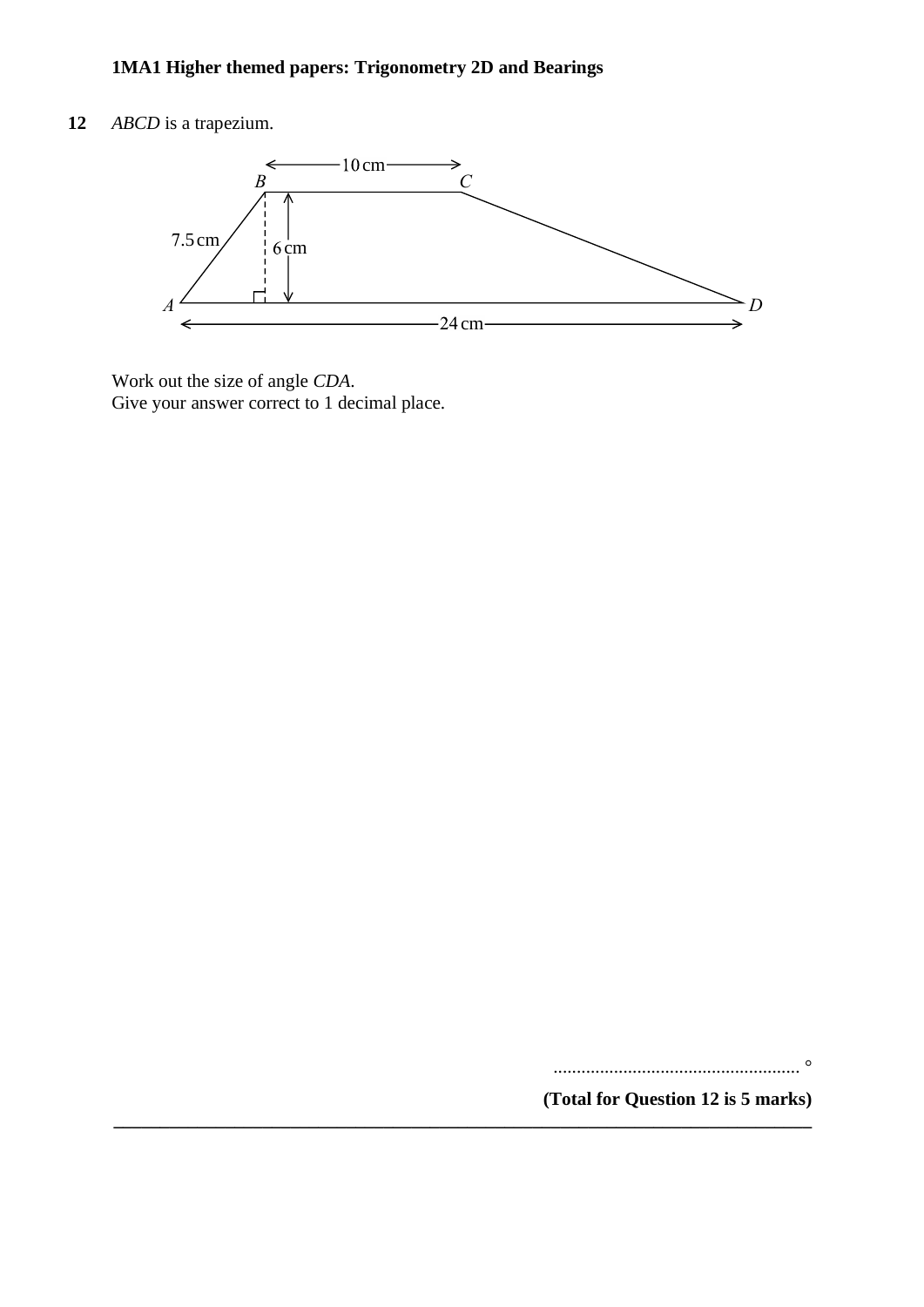**13** The diagram shows a quadrilateral *JKLM*. **6** The diagram shows <sup>a</sup> quadrilateral *JKLM*.



**\_\_\_\_\_\_\_\_\_\_\_\_\_\_\_\_\_\_\_\_\_\_\_\_\_\_\_\_\_\_\_\_\_\_\_\_\_\_\_\_\_\_\_\_\_\_\_\_\_\_\_\_\_\_\_\_\_\_\_\_\_\_\_\_\_\_\_\_\_\_\_\_\_\_\_**

Work out the size of angle *KLM*. Work out the size of angle *KLM*. Give your answer correct to 3 significant figures. Give your answer correct to 3 significant figures.

.......................................................°

**(Total for Question 13 is 4 marks)**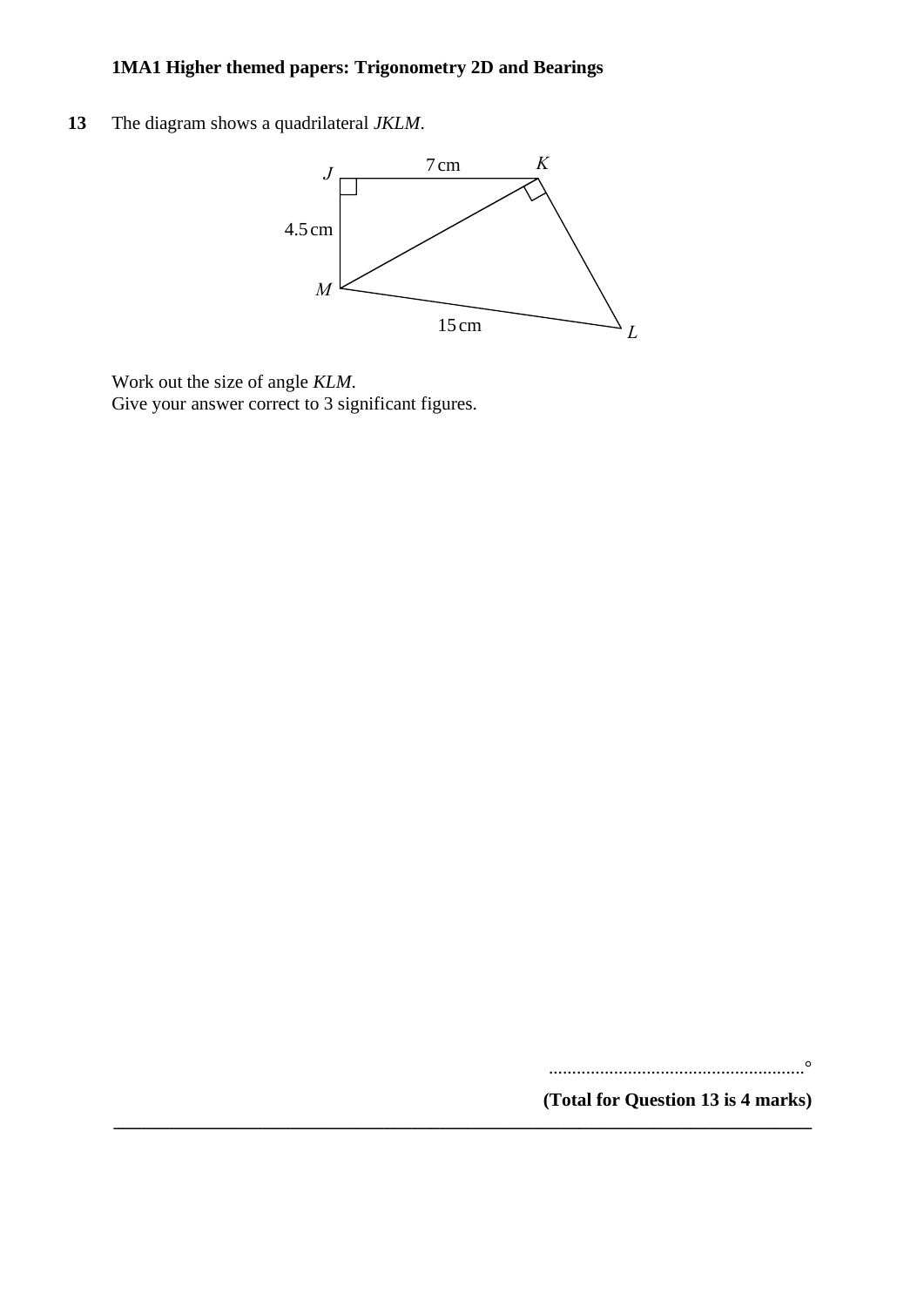14 Here are two right-angled triangles. **19** Here are two right-angled triangles.



**\_\_\_\_\_\_\_\_\_\_\_\_\_\_\_\_\_\_\_\_\_\_\_\_\_\_\_\_\_\_\_\_\_\_\_\_\_\_\_\_\_\_\_\_\_\_\_\_\_\_\_\_\_\_\_\_\_\_\_\_\_\_\_\_\_\_\_\_\_\_\_\_\_\_\_**

Given that Given that

 $\tan e = \tan f$ 

find the value of *x*. find the value of *<sup>x</sup>*.

You must show all your working. You must show all your working.

.......................................................

(**Total for Question 14 is 5 marks**)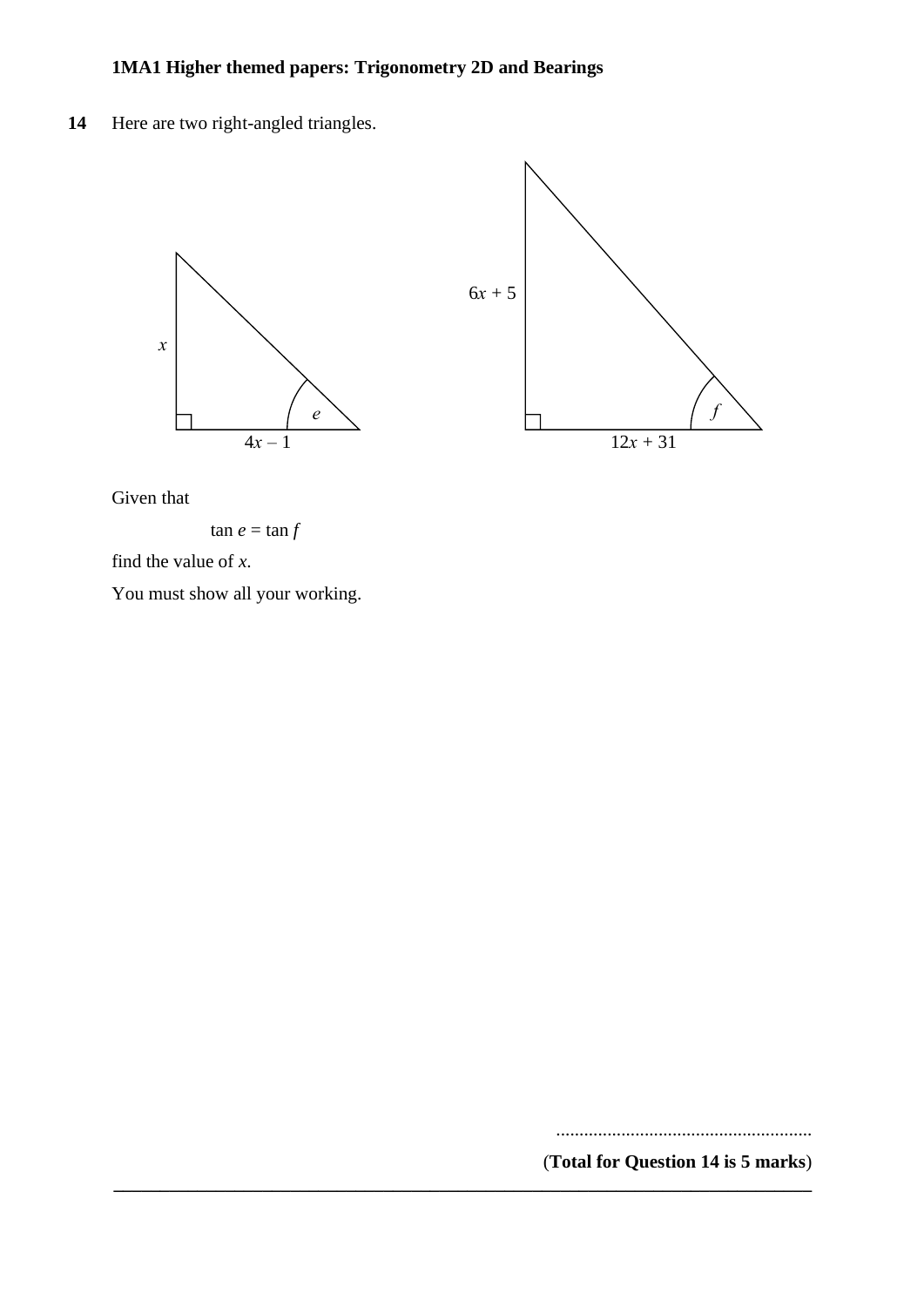**15** Here is trapezium *ABCD*.



**\_\_\_\_\_\_\_\_\_\_\_\_\_\_\_\_\_\_\_\_\_\_\_\_\_\_\_\_\_\_\_\_\_\_\_\_\_\_\_\_\_\_\_\_\_\_\_\_\_\_\_\_\_\_\_\_\_\_\_\_\_\_\_\_\_\_\_\_\_\_\_\_\_\_\_**

*AB* and *DC* are parallel.

Work out the area of triangle *BCD*. Give your answer correct to 3 significant figures.

.......................................................cm<sup>2</sup>

**(Total for Question 15 is 5 marks)**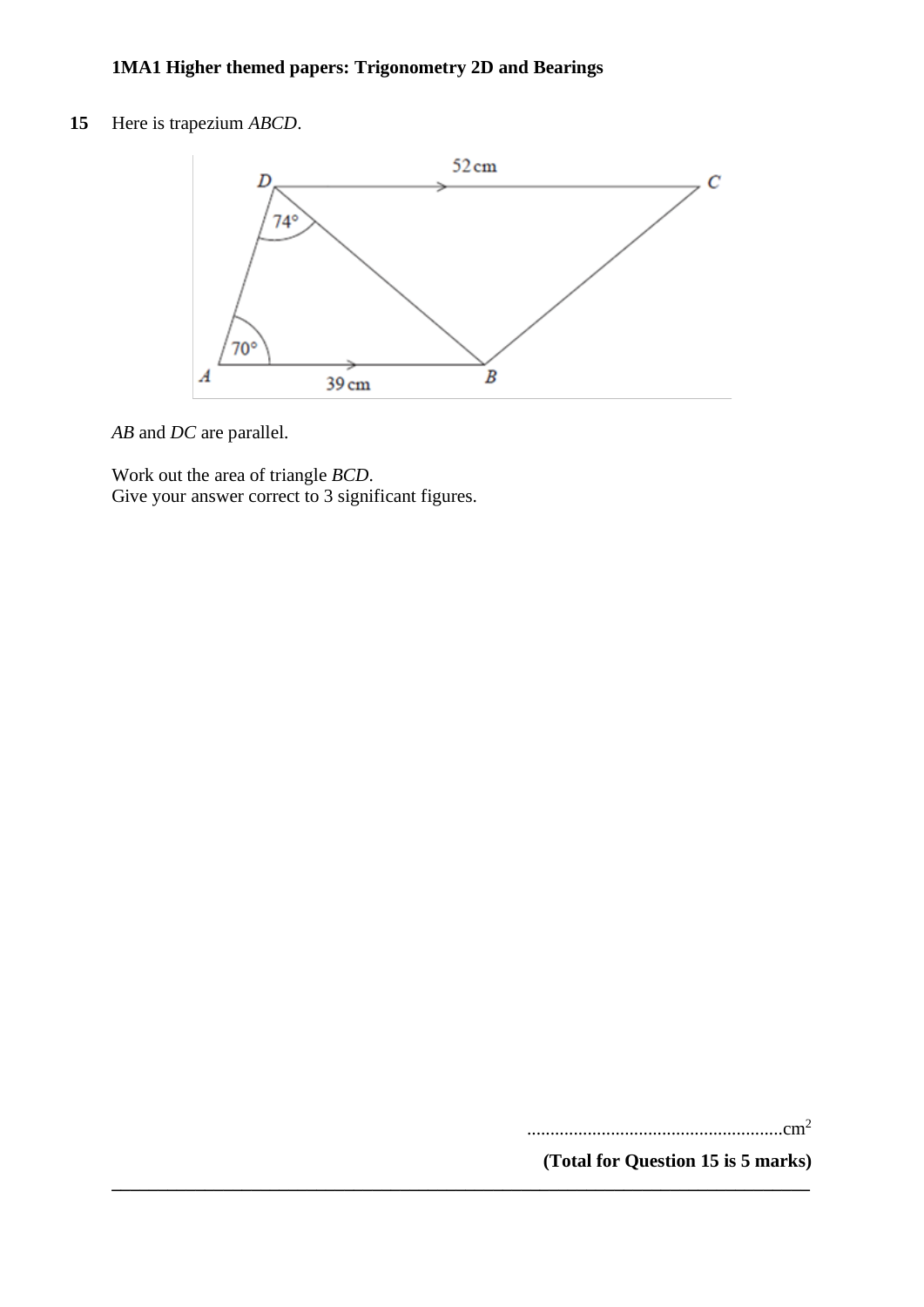

**\_\_\_\_\_\_\_\_\_\_\_\_\_\_\_\_\_\_\_\_\_\_\_\_\_\_\_\_\_\_\_\_\_\_\_\_\_\_\_\_\_\_\_\_\_\_\_\_\_\_\_\_\_\_\_\_\_\_\_\_\_\_\_\_\_\_\_\_\_\_\_\_\_\_\_**

*ABC* is a triangle. *D* is a point on *AB*.

**16**

Work out the area of triangle *BCD*. Give your answer correct to 3 significant figures.

....................................................... cm<sup>2</sup>

**(Total for Question 16 is 5 marks)**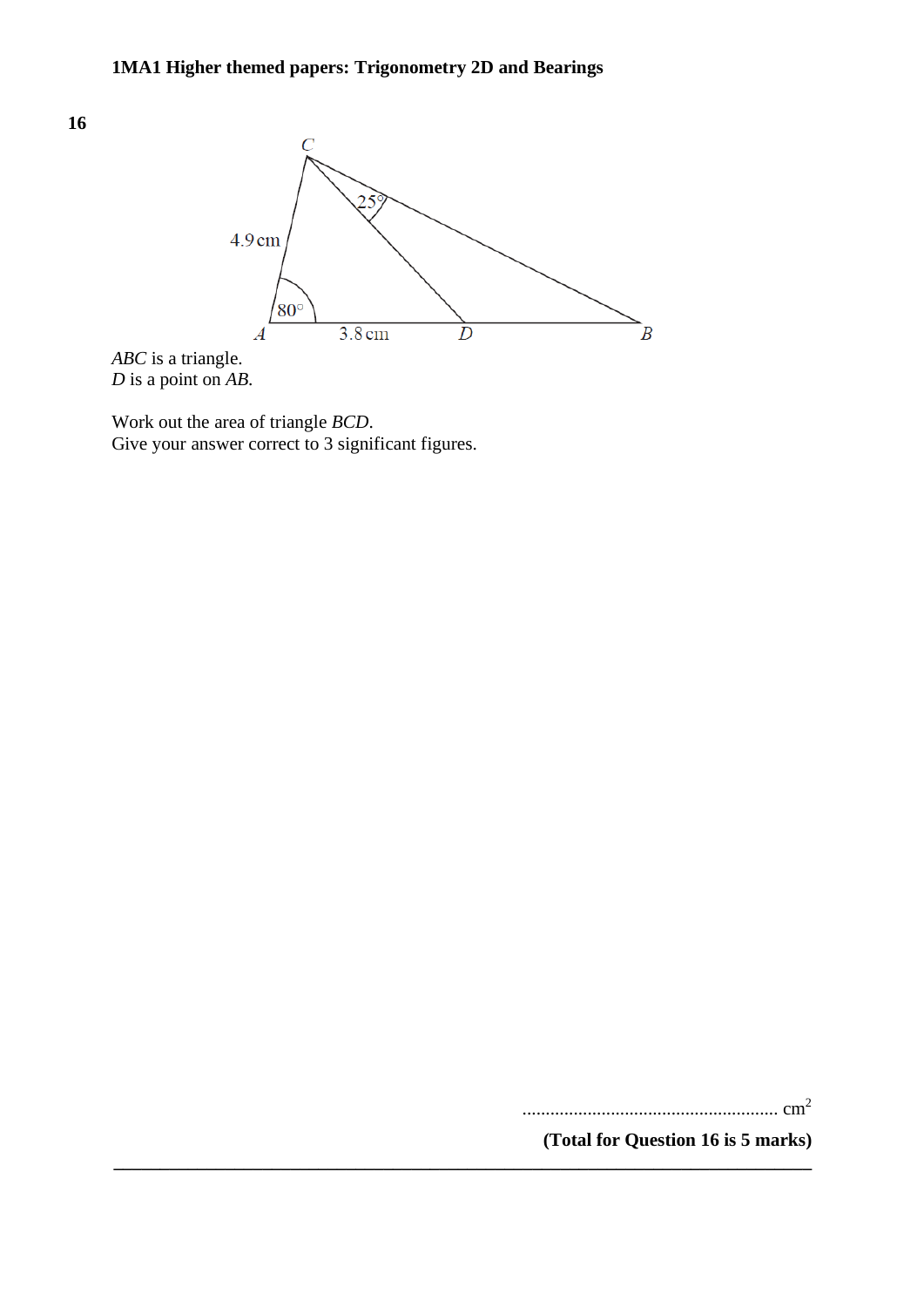**17** *ABC* and *ADC* are triangles. **17** *ABC ADC*



**\_\_\_\_\_\_\_\_\_\_\_\_\_\_\_\_\_\_\_\_\_\_\_\_\_\_\_\_\_\_\_\_\_\_\_\_\_\_\_\_\_\_\_\_\_\_\_\_\_\_\_\_\_\_\_\_\_\_\_\_\_\_\_\_\_\_\_\_\_\_\_\_\_\_\_**

The area of triangle  $ADC$  is 56 m<sup>2</sup>

Work out the length of *AB*. *AB*

Give your answer correct to 1 decimal place.

...................................................... m

**(Total for Question 17 is 5 marks)**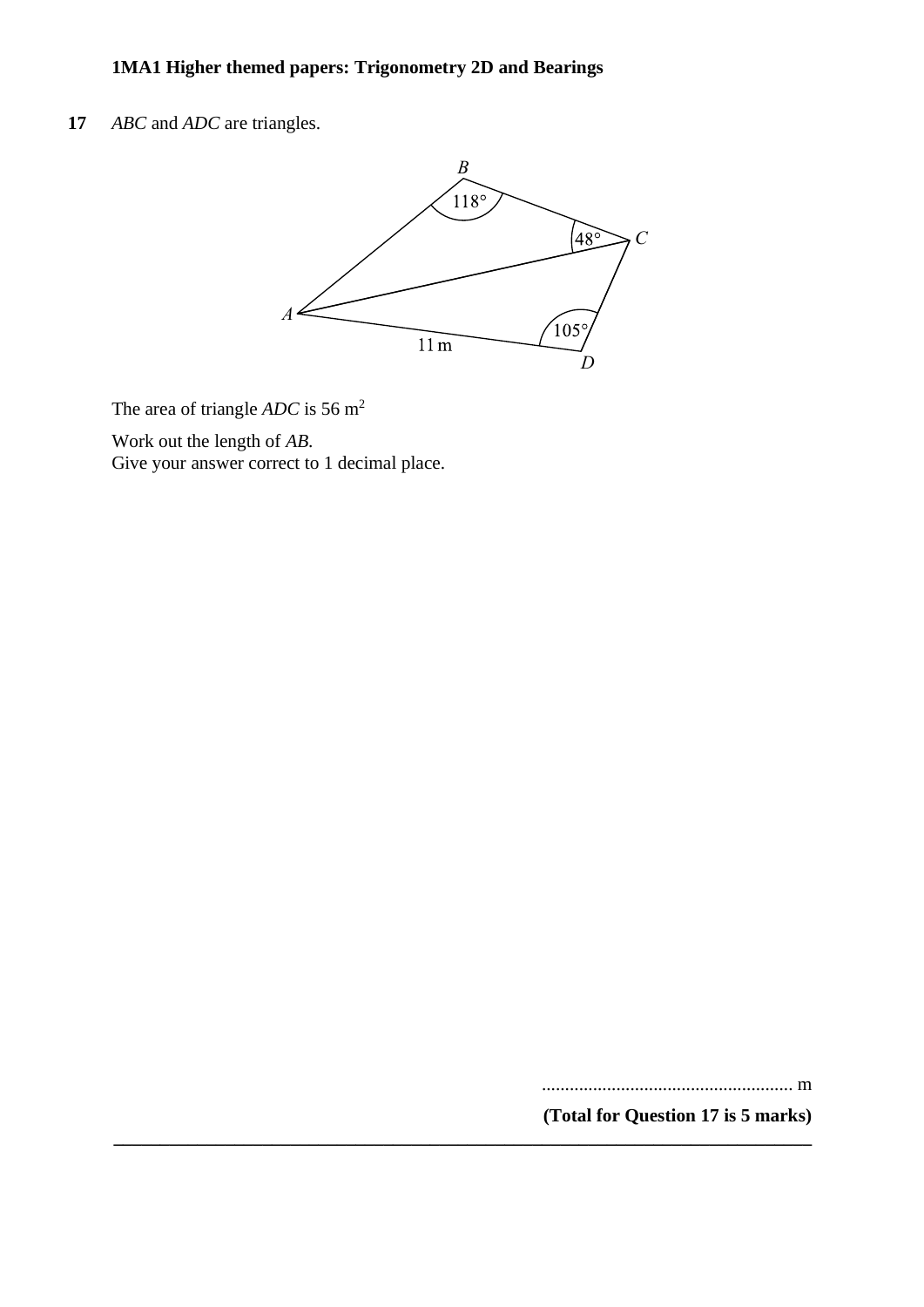

**\_\_\_\_\_\_\_\_\_\_\_\_\_\_\_\_\_\_\_\_\_\_\_\_\_\_\_\_\_\_\_\_\_\_\_\_\_\_\_\_\_\_\_\_\_\_\_\_\_\_\_\_\_\_\_\_\_\_\_\_\_\_\_\_\_\_\_\_\_\_\_\_\_\_\_**

The area of triangle *AB*C is 42 cm<sup>2</sup>

Find the length of *AB*.

Give your answer correct to 3 significant figures.

....................................................... cm

**(Total for Question 18 is 5 marks)**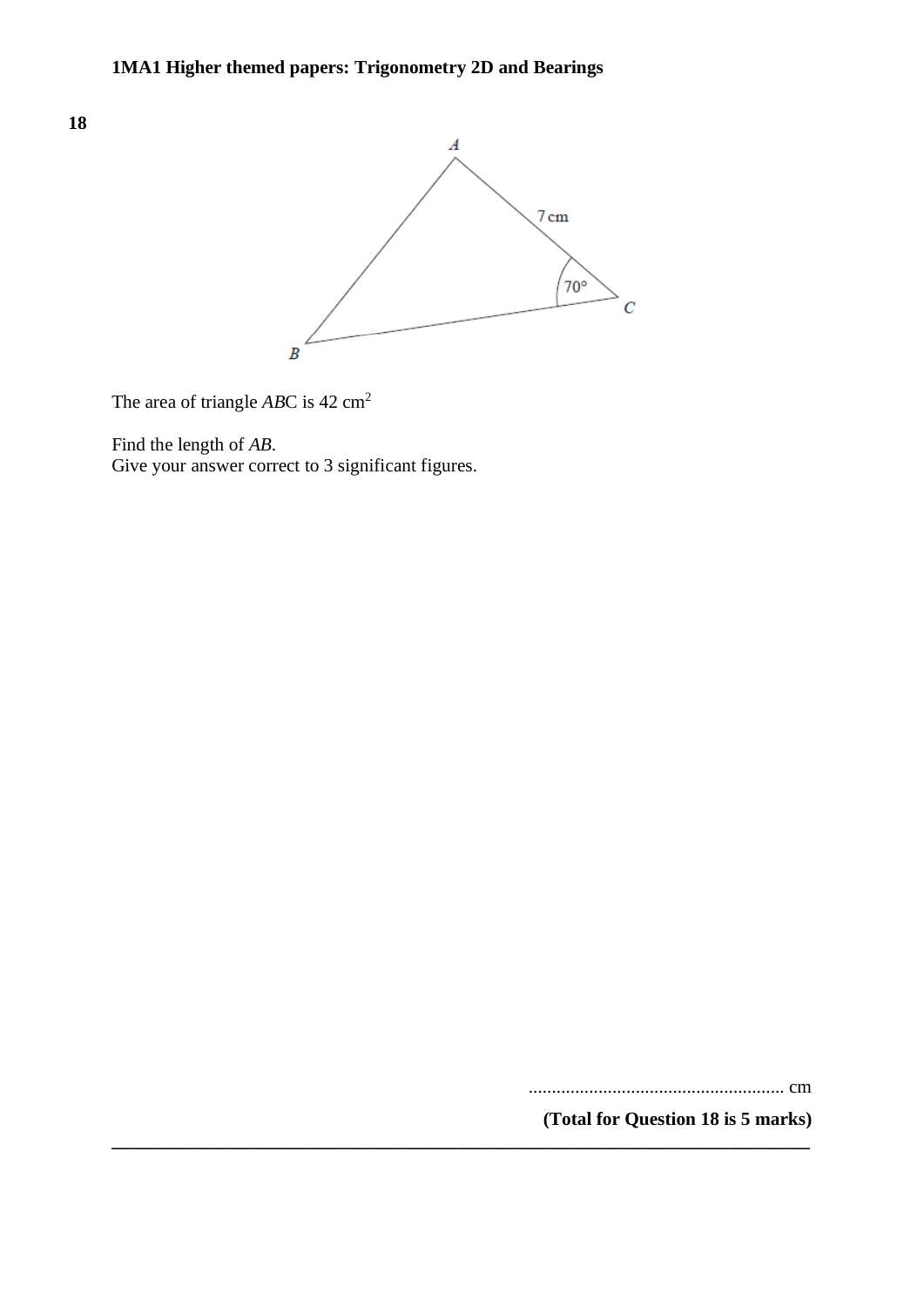**19** The diagram shows the positions of three points, *A*, *B* and *C*, on a map.



**\_\_\_\_\_\_\_\_\_\_\_\_\_\_\_\_\_\_\_\_\_\_\_\_\_\_\_\_\_\_\_\_\_\_\_\_\_\_\_\_\_\_\_\_\_\_\_\_\_\_\_\_\_\_\_\_\_\_\_\_\_\_\_\_\_\_\_\_\_\_\_\_\_\_\_**

The bearing of *B* from *A* is 070°

Angle *ABC* is 50°  $AB = CB$ 

Work out the bearing of *C* from *A*.

....................................................... °

**(Total for Question 19 is 3 marks)**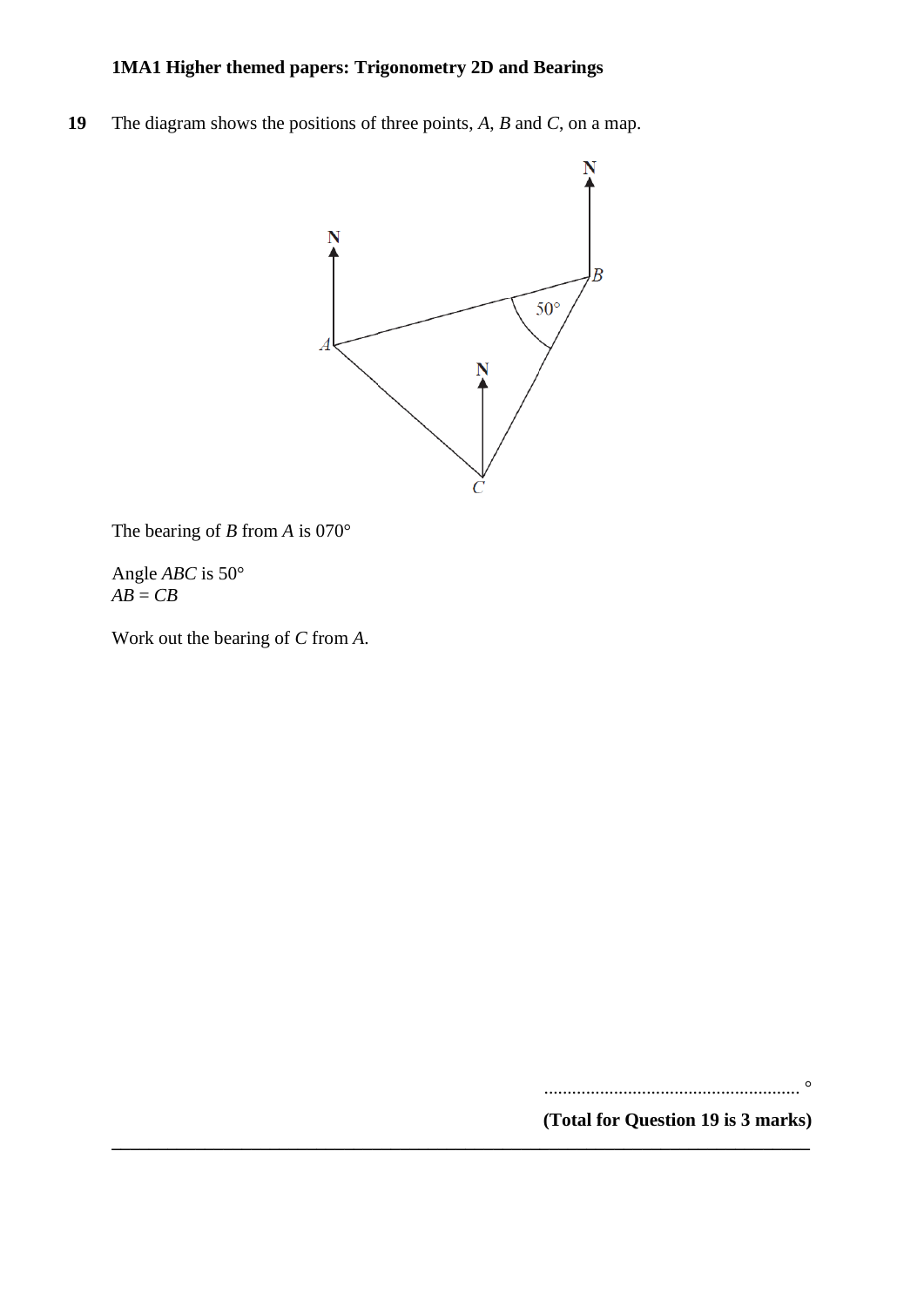**20** The diagram shows the positions of three towns, Acton (*A*), Barston (*B*) and Chorlton (*C*).



Barston is 8 km from Acton on a bearing of 037° Chorlton is 9 km from Barston on a bearing of 150°

Find the bearing of Chorlton from Acton. Give your answer correct to 1 decimal place. You must show all your working.

.......................................................°

**(Total for Question 20 is 5 marks)**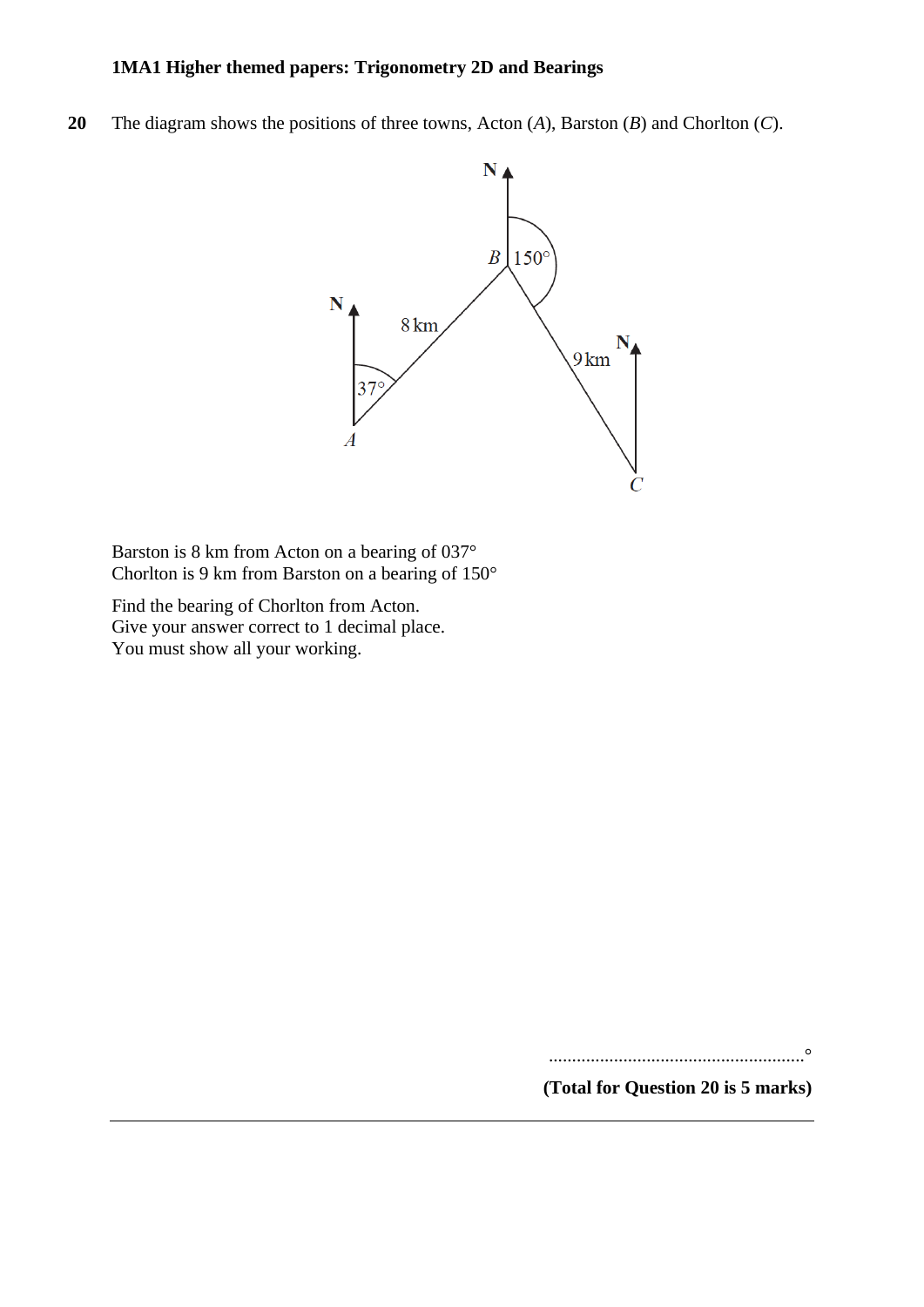**21** The diagram shows triangle *ABC*.



 $AB = 3.4$  cm  $AC = 6.2$  cm  $BC = 6.1$  cm

*D* is the point on *BC* such that

size of angle 
$$
DAC = \frac{2}{5} \times \text{size of angle } BCA
$$

**\_\_\_\_\_\_\_\_\_\_\_\_\_\_\_\_\_\_\_\_\_\_\_\_\_\_\_\_\_\_\_\_\_\_\_\_\_\_\_\_\_\_\_\_\_\_\_\_\_\_\_\_\_\_\_\_\_\_\_\_\_\_\_\_\_\_\_\_\_\_\_\_\_\_\_**

Calculate the length *DC*.

Give your answer correct to 3 significant figures. You must show all your working.

.......................................................cm

**(Total for Question 21 is 5 marks)**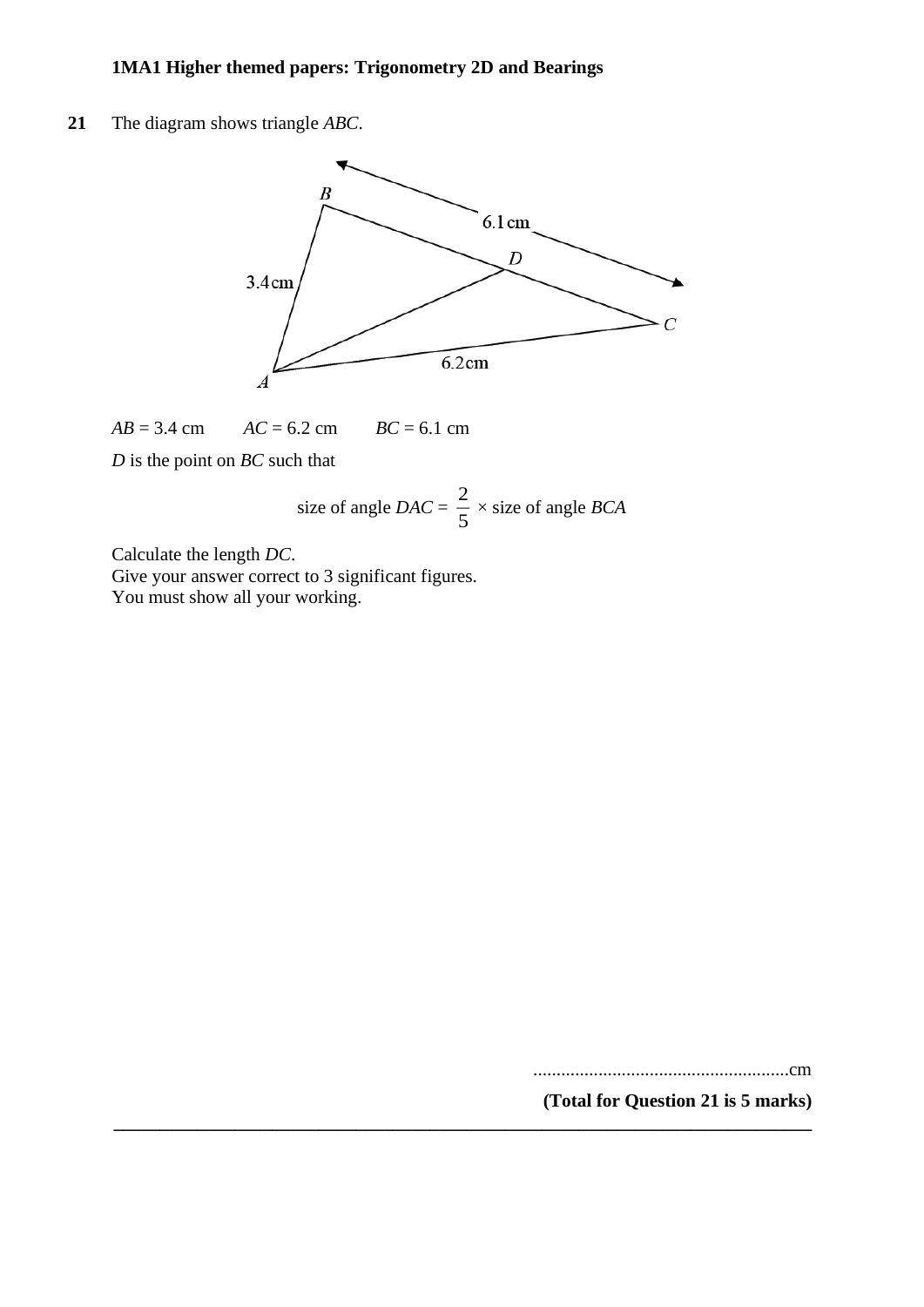

**22** The diagram shows a hexagon *ABCDEF*. **22** The diagram shows <sup>a</sup> hexagon *ABCDEF*.



*ABEF* and *CBED* are congruent parallelograms where  $AB = BC = x$  cm. P is the point on AF and Q is the point on CD such that  $BP = BQ = 10$  cm.

Given that angle *ABC* = 30°, Given that angle *ABC* <sup>=</sup> 30°,

prove that cos  $PBQ = 1 - \frac{(2-\sqrt{2})}{200}$  $\cos PBQ = 1 - \frac{(2-\sqrt{3})}{200}x^2$ prove that  $\overline{ }$ 

**(Total for Question 22 is 5 marks)**